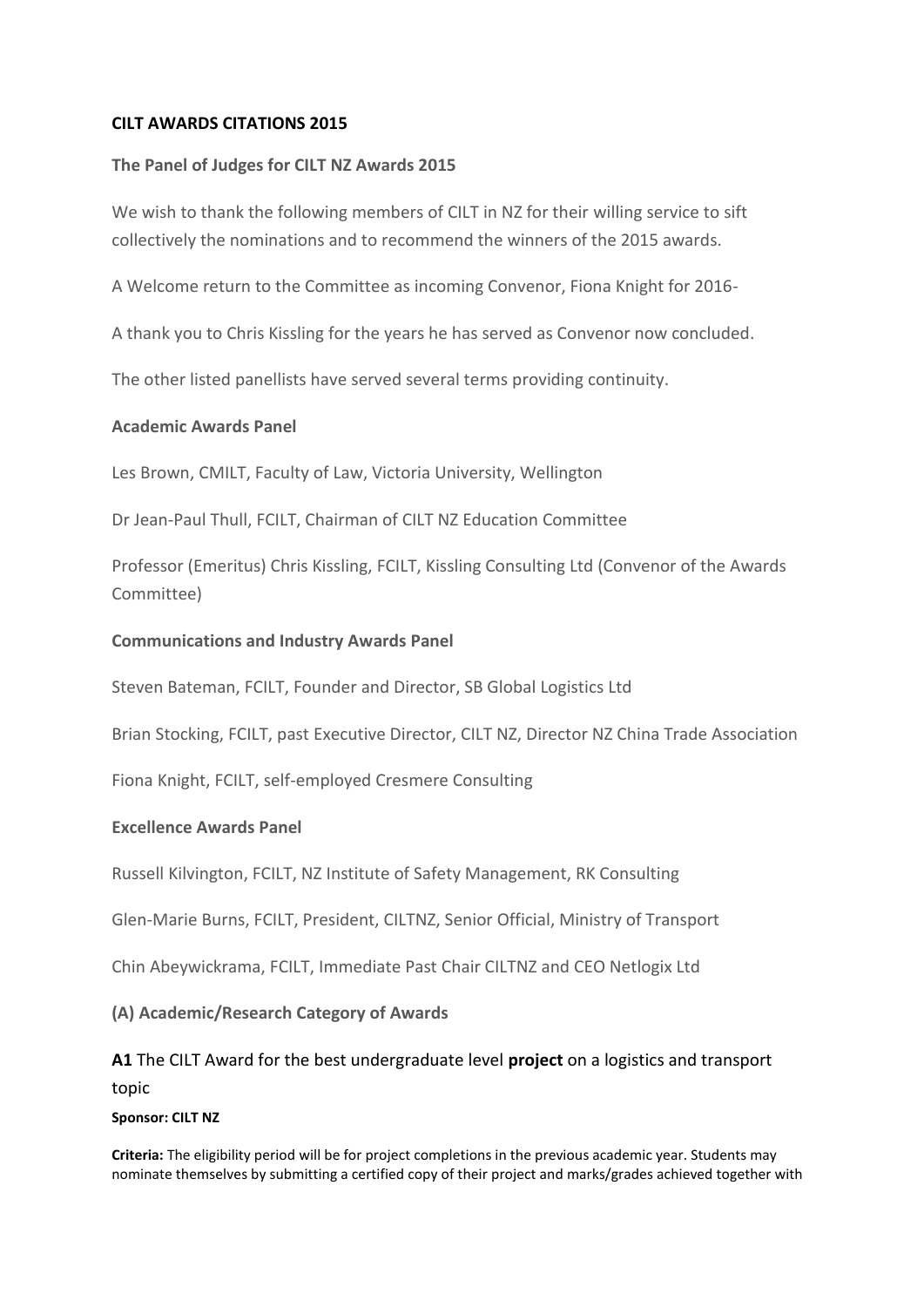a letter of support from their Program Director or equivalent. The Award will consist of a cash payment of \$500 as a contribution to the winner's attendance at the Awards function or to their professional development.

No award this year

**A2** The CILT Award for overall outstanding achievement in a Chartered Institute of Logistics and Transport **program** qualification completed in the previous academic year in New Zealand, or elsewhere if the nominee is a student taught or supervised by New Zealand registered members of CILT.

## **Sponsor: Robin Dunlop - D R D Consulting represented by Dr Robin Dunlop**

**Criteria:** The eligibility period will be for completions in the previous academic year. Only nominations for completed CILT qualifications will be accepted. Students may nominate themselves by submitting a certified copy of their academic transcript and marks/grades received together with a letter of support from their academic Program Director or equivalent. Evidence that their study has been supervised by a registered New Zealand member of CILT must be included with any nominations from outside New Zealand. The Award will consist of \$800.00 as a contribution to the winner's professional development and attendance at a CILT conference, seminar or workshop.

**2015 Citation**: The winner of this award is **Stacey Tuxford** who completed the CILT UK Certificate in Logistics and Transport with an overall grade of "Distinction" awarded in March 2015. Her three course modules comprising a total of 40 tasks were: Business Theory (Credit A-) Business Application (Distinction A) Supply Chain Operations (Distinction A )

Stacey is continuing her academic study towards the CILT (UK) Professional Diploma in Logistics and Transport

**Tessa Glass** who nominated Stacey says not only did Stacey excel in her academic studies, but she has impressed in her work for the Infrastructure Division of the Fletcher Construction Company, New Zealand an observation generously confirmed in a testimonial from Callum McCorquodale, Construction Manager. Her roles have included Traffic Logistics Control in Auckland, and moving to Christchurch to help with the earthquake rebuild, she was the Services Coordinator for Fletcher Construction, before returning to Auckland to work on site logistics control on the \$1.4 billion Waterview Connection Project.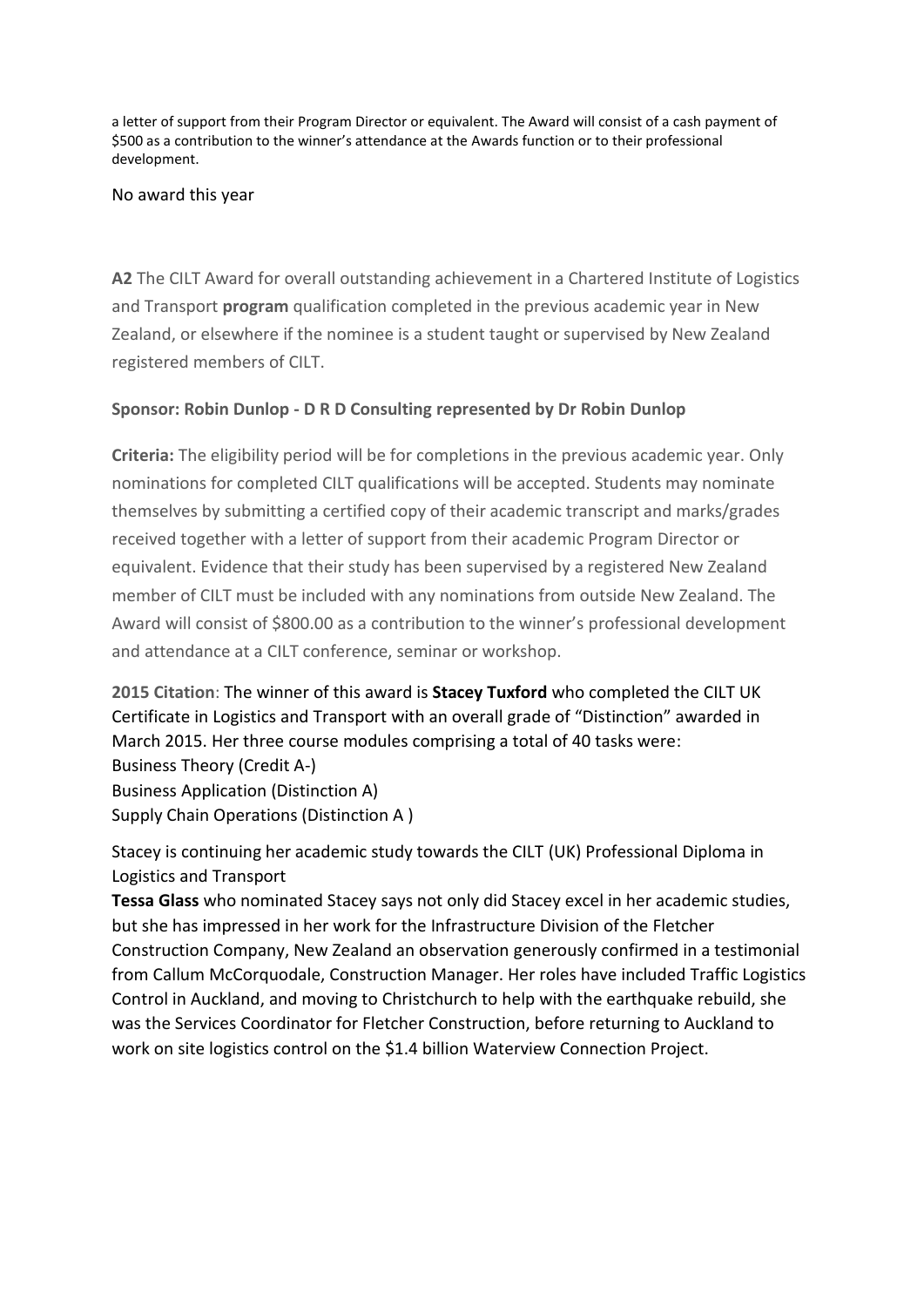# **A3 The Award for the Logistics Training Group's Top Graduate in the CILT UK Professional Diploma in Logistics and Transport.**

**Criteria:** This award is made on the recommendation of the Program Director, for the student who has achieved the highest overall performance in the UK Professional Diploma. The eligibility period is for the previous academic year. The award consists of a cash payment of \$500 as a contribution to the winner's professional development.

Sponsor: Logistics Training Group represented by **Dr Walter Glass**

## **Citation 2015**: The winner of this award is **Fiona Hyson**, nominated by **Dr Walter Glass**

Fiona was an outstanding student. She was diligent, committed and produced a consistently high standard of work throughout her studies, whilst also undertaking a demanding role with Marlborough Lines. In addition, Fiona runs an equine stud and breeds ponies while also juggling the needs of a growing family and the demands of their Truffière.

Fiona completed the Professional Diploma in Logistics & Transport with a grade of "Distinction". Fiona is now considering her application to undertake a Masters in Supply Chain Management at Massey University.

**A4 The CILT Award for overall outstanding achievement in a program or project with a focus on Transport and Logistics taught in New Zealand leading to an accredited Postgraduate qualification.**

Note: The emphasis of this award is on sustained excellence across **all** components that comprise the qualification that is submitted for consideration.

## **Sponsor: Dexion New Zealand represented by Jeff Darby**

**Criteria:** The eligibility period will be for completions in the previous academic year.

The Award consists of a cash payment of \$1,000.00 as a contribution to the winner's professional development.

**Citation 2015:** The winner of this award is **Virginia (Ginny) Christians,** nominated by Professor Paul Childerhouse.

Ginney Christians completed her one year PGDip in Logistics and Supply Chain Management at Massey University in 2014. Her teaching team were impressed with her aptitude and it was no surprise to them when she graduated with Merit. She scored consistently well in her courses for the PGDip at the same time as holding down a job. This can be taken as evidence of good time management skills and real ability. Samples of her work submitted with the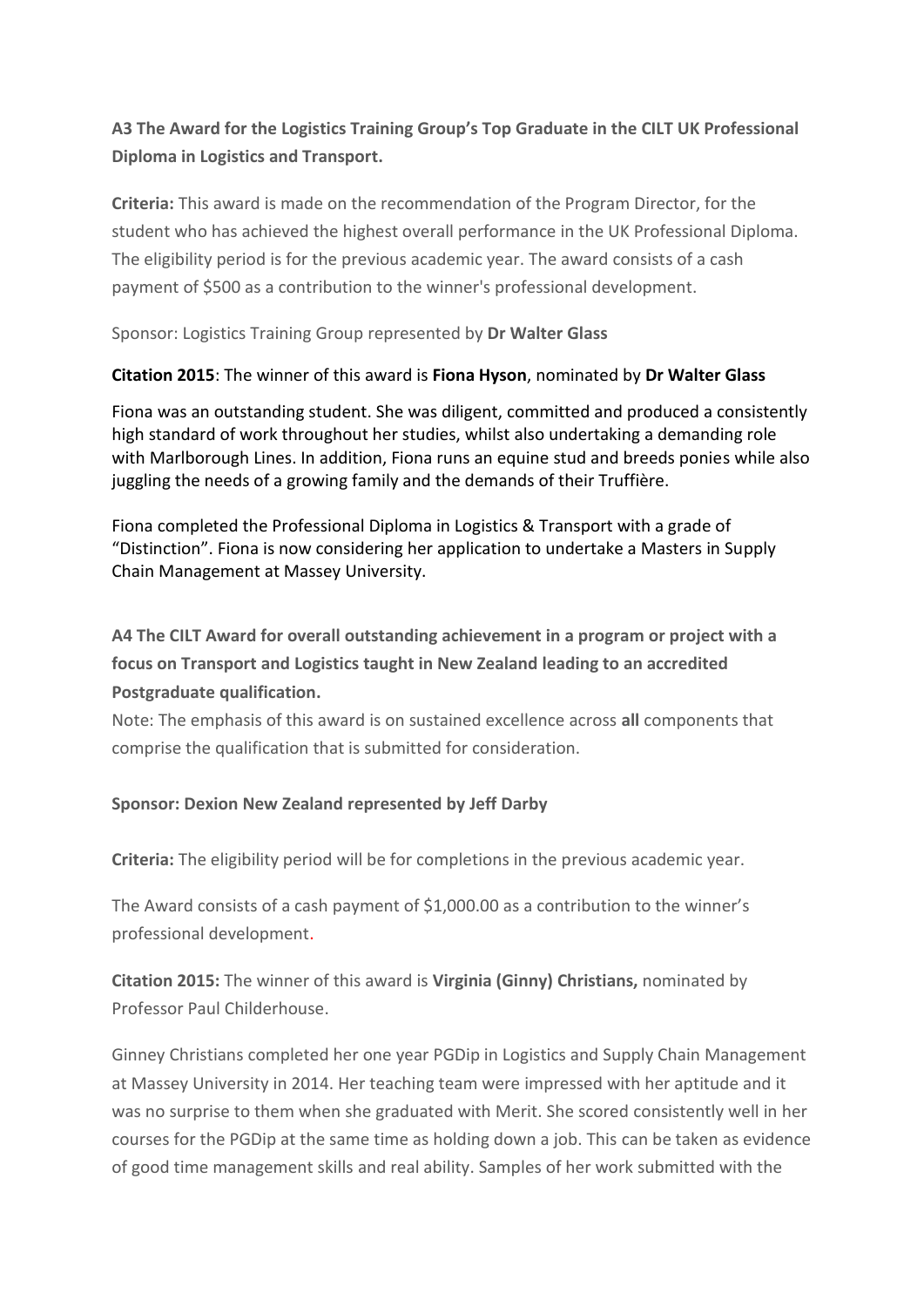nomination indicated to the judging panel that she is quite capable of using research tools to good effect. She pays attention to high standards of presentation. It is therefore pleasing that she is continuing with further academic research at the Master's level.

**A5 The Ministry of Transport Award for outstanding achievement at Masters Level, in a dissertation or thesis with a focus on transport planning and policy, or transport and the economy, or supply chains and logistics or transport and environmental issues or some combination of these broad areas.**

Note: This is the CILTs premier award at a Masters level for outstanding research effort. The dissertation or thesis must form part of work submitted to a New Zealand Tertiary Education provider for a Master's level qualification.

## **Sponsor: Ministry of Transport** represented by **Martin Matthews**

**Criteria:** The subject of the research is to be in a field of transport planning and policy, or supply chains and logistics, or on transport and environmental issues or some combination of these broad areas. The research must have been completed in the previous academic year. The research is required to be original and innovative and demonstrate a clear potential to improve one or more elements in the chosen field of study.

The Award will be for a sum of \$4,000.00 together with a letter from the Minister acknowledging the accomplishment, plus a plaque to record that accomplishment. The winner is expected to make a presentation to a CILT meeting or international conference such as the Australasian Transport Research Forum (ATRF) or submit an article based on the research for publication in a CILT magazine or other reputable academic journal.

All the nominations in this category are considered by the CILT's judging panel and by staff within the Ministry of Transport.

**A5 Citation 2015:** The winner of this award is **Jeanette Ward,** nominated by Professor Alan Nicholson, Director of Transportation Engineering, and Dr Glen Koorey, Senior Lecturer in Transportation Engineering, University of Canterbury. Jeanette is an Associate at Abley Transportation Consultants.

# Jeanette's Research Report for Master of Engineering in Transportation (MET) is titled *A Decision making framework for assessing the merits of One-way and Two-way streets.*

The two nominators were her academic supervisors. They stated that Jeanette's research was one of the best projects they have supervised in the past decade. It included a number of key research elements, including a substantive literature review and synthesis, personal interviews with transport planners, formulation of a theoretical framework, and empirical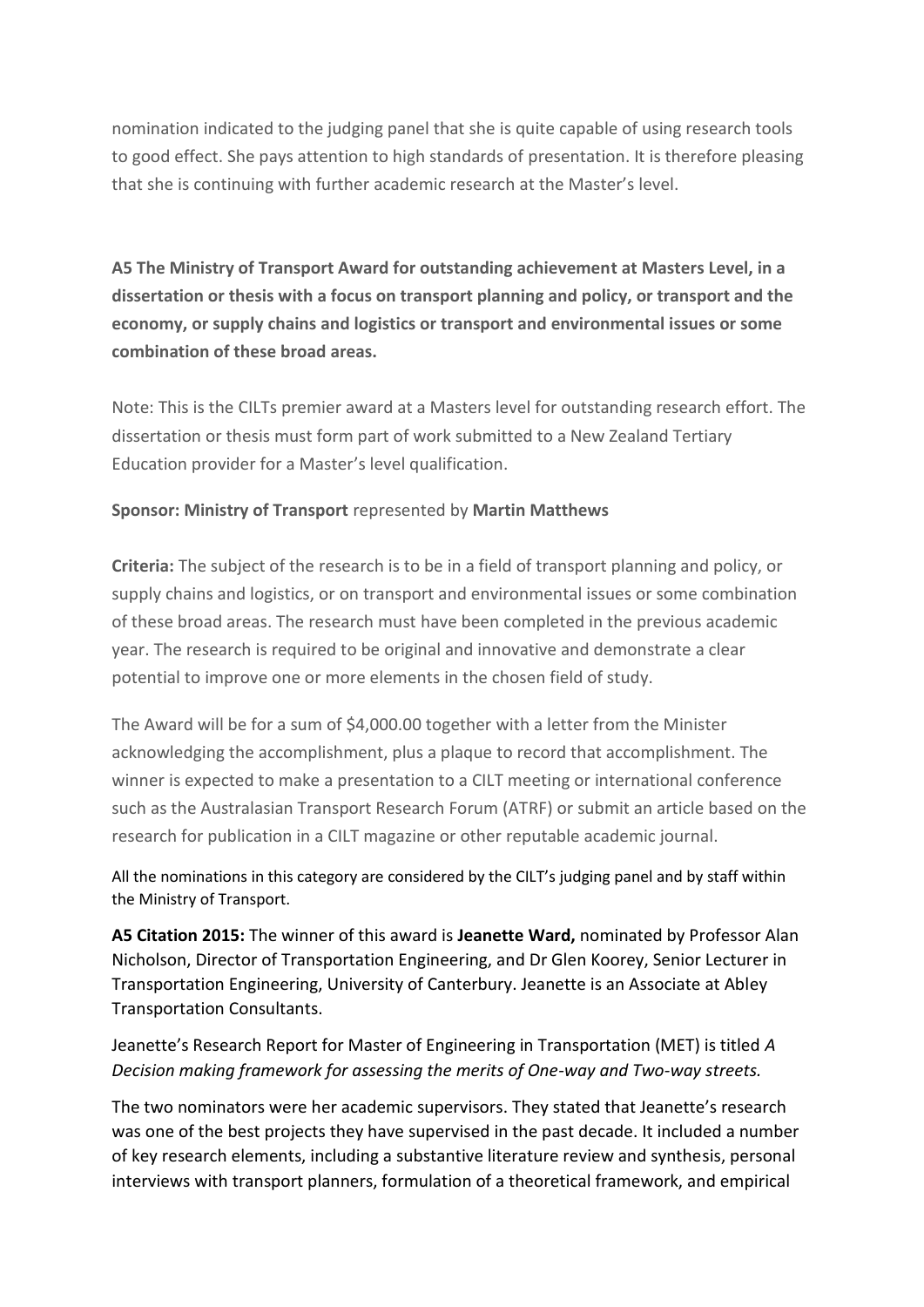testing/assessment of this framework. The work was well written and presented to a very high standard. The judging panel concur that the outputs from this research will likely provide a useful tool for any road controlling authority when considering possible changes to flow patterns and layout of some arterial routes under their jurisdiction. Of particular interest is the finding from interviewing professionals in transport planning coming from different disciplinary backgrounds that they tend to view outcomes from different perspectives. For some traffic engineers, what happens to traffic flow on the road is all important, for transport planners grounded in other disciplines, what happens to adjacent activities also needs to be examined. The value to be gained from an interdisciplinary mix in research teams dealing with urban planning is reinforced in Jeanette's analysis.

## **(B) Communications and Industry Category Awards**

**B1 The CILT Award for the Most Meritorious Published article in a New Zealand publication.**

## **Sponsor: CILT NZ represented by Glen-Marie Burns**

**Criteria:** This Award is made annually for the best article on an aspect of supply chain management, logistics or transport, published between 1 July and 30 June prior to the Award. Definition: Article may be a series of articles and editorial opinions. CILT seeks nominations in July of each year for this Award. Nominations can be received from editors, publishers, writers or journalists who have published original work about or relating to transport, logistics or supply chain management during the period 1 July to 30 June. The nomination can be on the person's own behalf or on behalf of another person (who must sign an acknowledgement on the cover sheet). The Award is a plaque to record the accomplishment.

## **Citation 2015**:

## WINNER: **David Killick, Sometime Journalist Opinion Writer for The Press (Christchurch)**

*David Killick has written articles relating to Transportation and Urban planning in the Christchurch Press for many years. Reaching out to Canterbury Households and now with on line articles, David reaches an even bigger audience.* 

*6 articles were submitted to the judging panel with topics ranging from Christchurch and Canterbury region debate on the development of rail options to, "Rebuild a City for People not Cars". He raises some relevant and factual points on the benefits of rail commuting considering the recent changing demographics of the city and shares his own experiences with European cities and how well designed cities foster positive social behavior.*

*"Hitting the Track a Smooth Option" article was a superbly written account of David's experience through his own eyes as he journeyed in a locomotive to Kaikoura witnessing the beauty of our*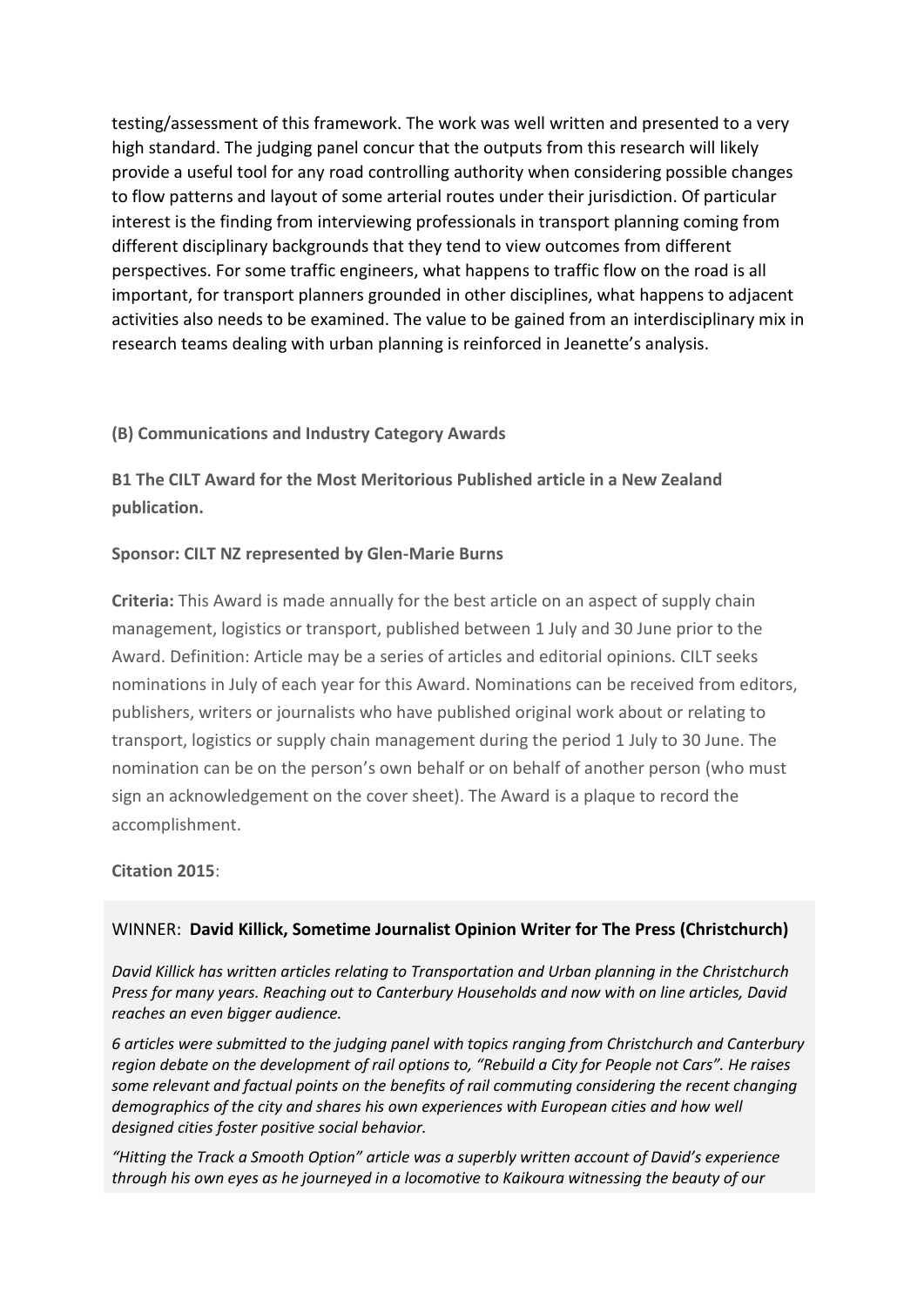*country and the simple effectiveness and potential rail offers our region.*

*Through David's articles he expresses a critical voice associated with sound reference of facts, ideas and solutions backed by tangible examples. David's ability to outline transition and innovation theory by applying it wisely to transport and urban lifestyle has inspired a community to open up and freely discuss the city's Transport and Urban future.*

**B2 The CILT Award for the Most Meritorious Presentation.**

### **Sponsor: Chris Kissling - Kissling Consulting Ltd represented by Professor Chris Kissling**

**Criteria:** This Award is for the most meritorious New Zealand presentation to a supply chain / logistics or transport forum, or a CILT meeting during the period 1st July to 30th June. It is awarded annually. The Award consists of \$500.00 prize money.

The presentation should encompass original evaluation of the topic under consideration.

The presentation should maintain the interest of the audience, as well as educate or expand their knowledge generally.

The Award is a wooden trophy, to be held for one year, and a plaque to record the accomplishment and \$500.00 in prize money.

**Citation 2015:**

## WINNER: **Zaad Lathiff Senior Transport Officer-Commercial, NZTA**

*Zaad is a qualified Automotive Engineer/Mechanic and he presented a very original and practical example of Static Roll Threshold and Commercial Vehicle Stability. Using a scale model truck and 2 trailers with various loads of different density. Through the laws of physics and applying simulated loads of water, sand, rice, metal logs and affects such as a tilt table, cones and scaled truck and trailer vehicles Zaad proves through visual and very functional presentation the effects of centrifugal force has on the stability of a vehicle.* 

*This was a most enjoyable cleverly thought out, practical and well explained presentation that captured the audience as well as educated and expanded their knowledge generally.*

**B3 The CILT Award for Implementation and Practice.**

#### **Sponsor: Cubic Transport represented by Dave Anderson**

This is awarded annually to the organization(s) or team that has demonstrated sustained excellence in supply chain management/logistics/transport implementations and practice, including transport planning, with special emphasis on building relationships and developing strategic partnerships.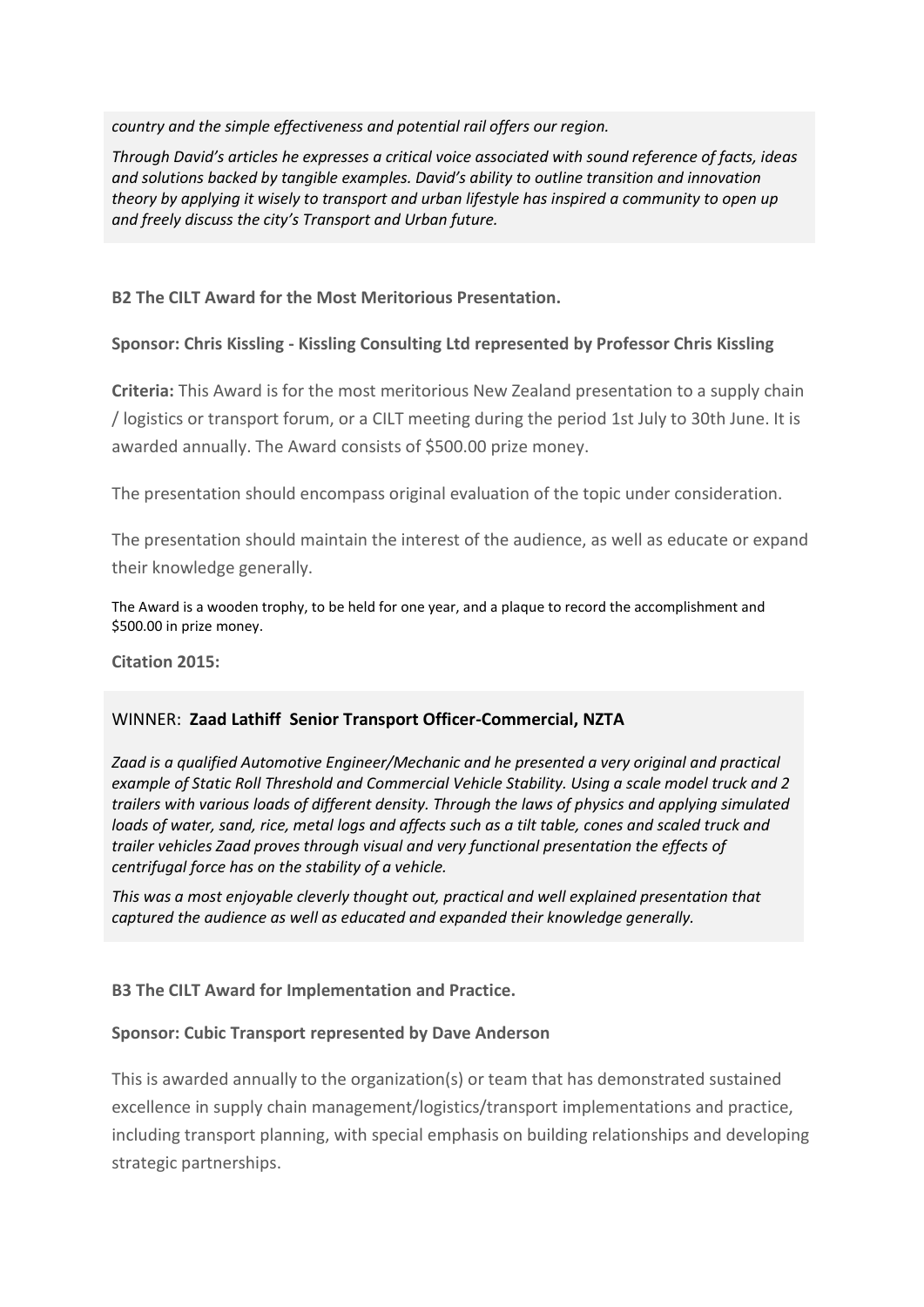**Criteria:** There is no specific period of eligibility for this Award as the panel is seeking an organization which is consistently good in practice. The Award is in the form of a Certificate

**Citation 2015:**

## WINNER: **Foodstuffs South Island Limited – Received by Scott Fairweather**

#### *Presented by Scott Fairweather "Feeding the South Island"*

*Foodstuffs represents many household brands including Pak + Save, New World, Four Square Raeward Fresh, Henry's BWS.* 

*Being an integrated retail organization servicing the needs of retail members and their customers, providing communities with their everyday purchasing needs and requirements working together to do the best job for their customers.* 

*Operating ambient and temperature controlled Distribution centers totaling 78,000 m2 receiving and dispatching 1,700,000 cartons each week, and servicing over 2000 members/customers this organization recently planned and transitioned in to a new purpose built facility in Hornby Christchurch.* 

*From Greenfield site July 2013 to facility opening September 2014 Foodstuffs Greenfields Team displayed exceptional aptitude persistence and commitment to planning, implementing and getting the facility operational.*

*With strong endorsed references from customers and suppliers Foodstuff South Island were commended for their level and manner of communication, their professionalism and congratulated on completing this massive project.*

## **B4 The CILT Award for Public Transport Innovation.**

## **Sponsor: CILT NZ represented by Glen-Marie Burns**

The Award recognizes notable innovation in any aspect of the public transport in the New Zealand transport sector during the period from 1st July to 30th June.

#### **Criteria:**

The work which results in the Award should involve a substantial level of innovation and change that has enhanced significantly the operations and success of the individuals or of their organizations involvement in the sector.

The Award is open to an individual person, company or other organization including a student.

The Award is in the form of a Plaque and Certificate.

#### **Citation 2015:**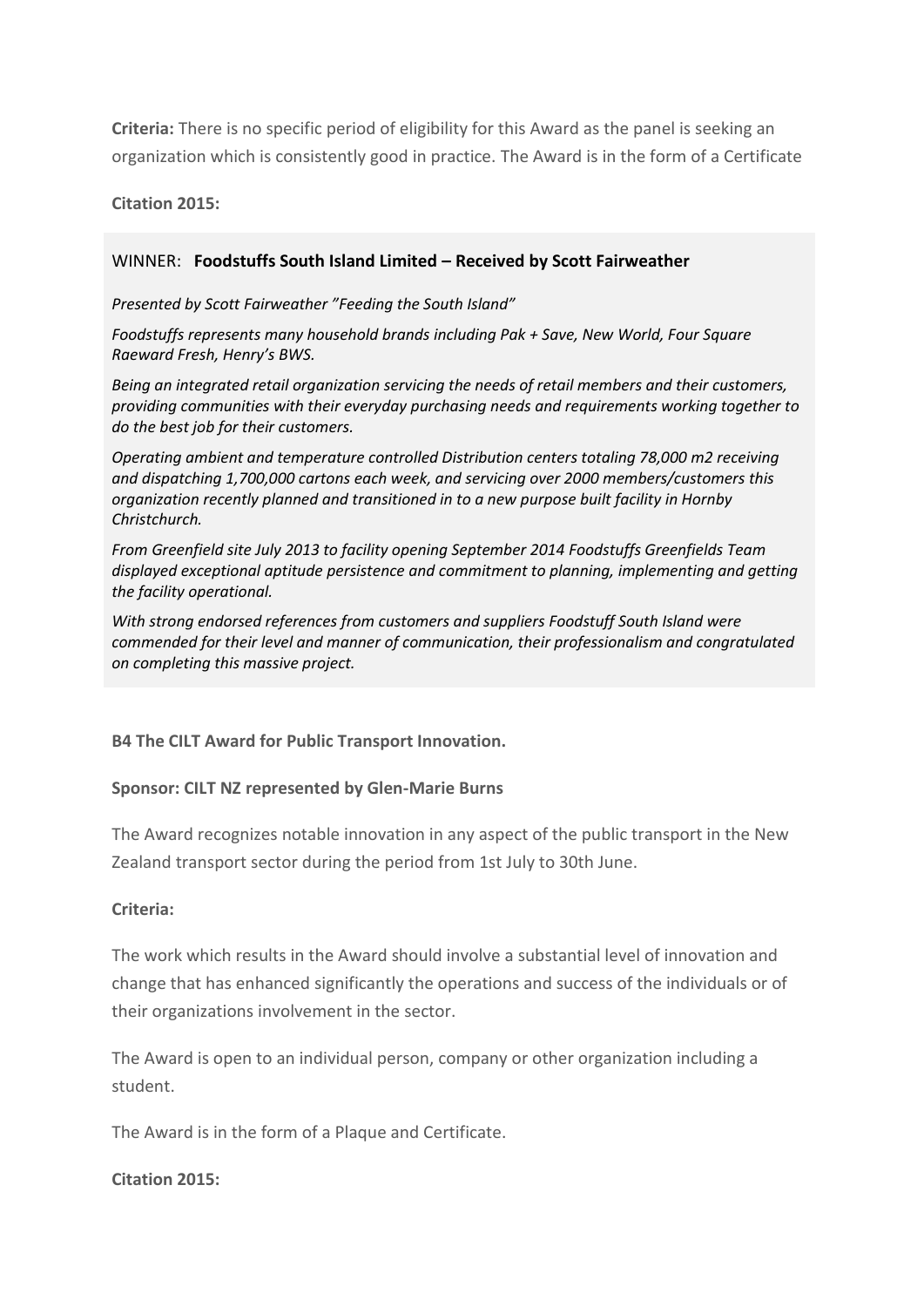#### WINNER: **Kiwi Rail represented by Nick French and John Skilton**

*The electrification and re-signaling of the Auckland Urban network has transformed passenger rail transport in NZ's largest city. The new infrastructure has enabled Auckland Transport to invest in modern electric units that offer new levels of comfort safety and reliability.*

*The project which cost approx. \$500 million has been one of the most significant rail projects in recent history and the first major extension of electrification since the North Island Main Trunk was electrified between Palmerston North and Frankton in 1980'*

*Covering 80 route kilometers from Papakura in the South to Swanson in the North the electrified Auckland urban network offers world class signaling and train control technology and the installation of traction masts and infrastructure was completed in September 2014 without significantly disrupting normal train services.*

*With increased passenger numbers up almost 22 % year June 2014 to June 2015. This project has transformed passenger train travel on the Auckland Network and created a platform for train usage to grow substantially.*

#### **B5 The CILT Award for Supply Chain Innovation.**

#### **Sponsor: Dexion New Zealand represented by Jeff Darby**

The Award recognises notable innovation in systems and technology in the New Zealand Supply Chain sector during the period from 1st July to 30th June.

#### **Criteria:**

The work which leads to this Award will reflect a substantial level of innovation and change that has enhanced significantly the operations and success of the individuals or their organizations involvement in the sector.

The Award is open to an individual person, company or other organization including a student.

The Award is in the form of a Plaque and Certificate.

#### **Citation 2015:**

#### WINNER: **Foodstuffs South Island Limited, received by Kris Lancaster**

*"Foodstuffs" a High Performance, high throughput DC with seismic resistant order fulfilment systems.*

*Foodstuffs South Island Limited is a 100% New Zealand owned co- operative formed in 1988.*

*Over recent years Foodstuffs business has grown and they had suffered with a fragmented supply chain and aging facility. The new state of the art DC at Hornby has been designed to specifically*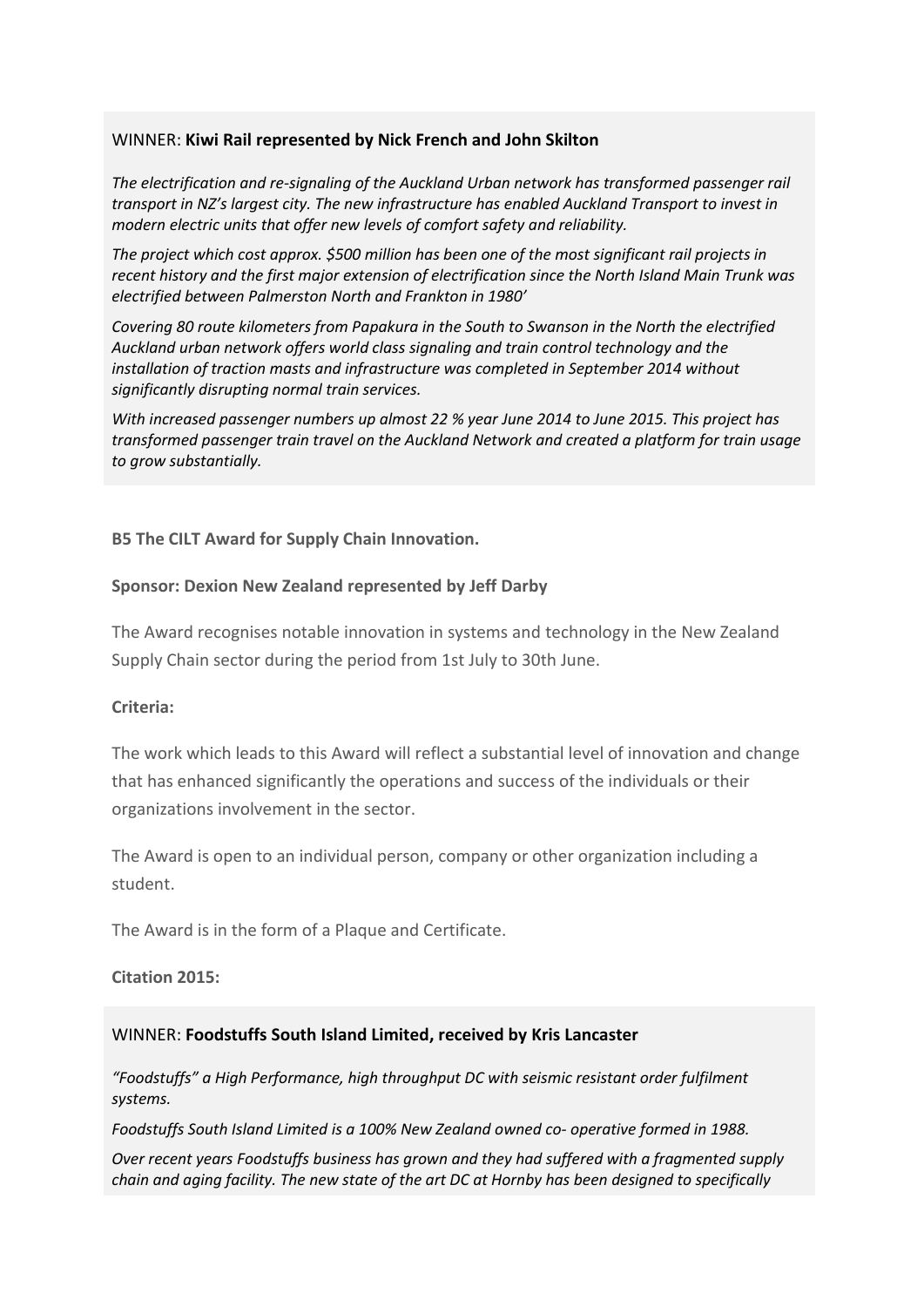*serve their operations and meet their store delivery requirements. By perfectly balancing automation and technology alongside equipment and human resource they have achieved significant gains.*

*The key project to implement an automated order Fulfillment system has increased productivity, improved accuracy and raised service levels. With other key design initiatives including minimizing the site footprint to reduce travel time between pick face, condensing pick faces and bringing orders to pickers.* 

*A key feature of the Integrated Logistics system solution is the space efficient seismic design Colby RACK pallet racking system which has the capacity to store over 43,000 pallets to a height of 10.7 meters.*

*The "Dematic IQ Order Fulfilment System" optimizes operational processes from planning to order fulfilment and shipping within a single flexible scalable and modular platform and offers visibility and insight in to system performance across a wide range of mobile devices. The system drives voice directed picking and RF directed replenishment and enables automated conveyor routing technology to facilitate the fulfilment of orders.*

*The new facility with its latest technology and equipment reflects a substantial level of innovation and change that has enhanced significantly the operations and success of this organization.*

## **B6 The CILT Award for Safety, Security and Environmental Innovation**

#### **Sponsor: CILT NZ represented by Glen-Marie Burns**

An annual Award for the best safety, security or environmental innovation in supply chain management, logistics and/or transport during the period from 1st July to 30th June.

#### **Criteria:**

This Award is to recognize a cost effective innovation in safety devices, systems, procedures and regulations including care of the environment and bio-security in any aspect of the New Zealand logistics, transport or supply chain sectors involving the movement of people and freight.

The work which results in the Award should involve a substantial level of innovation and change that has enhanced significantly the operations and success of the individuals or of their organizations involvement in the sector or to safety and/or security during the movement of people and freight.

The Award is open to an individual person, company or other organization including a student.

The Award is in the form of a Plaque and Certificate.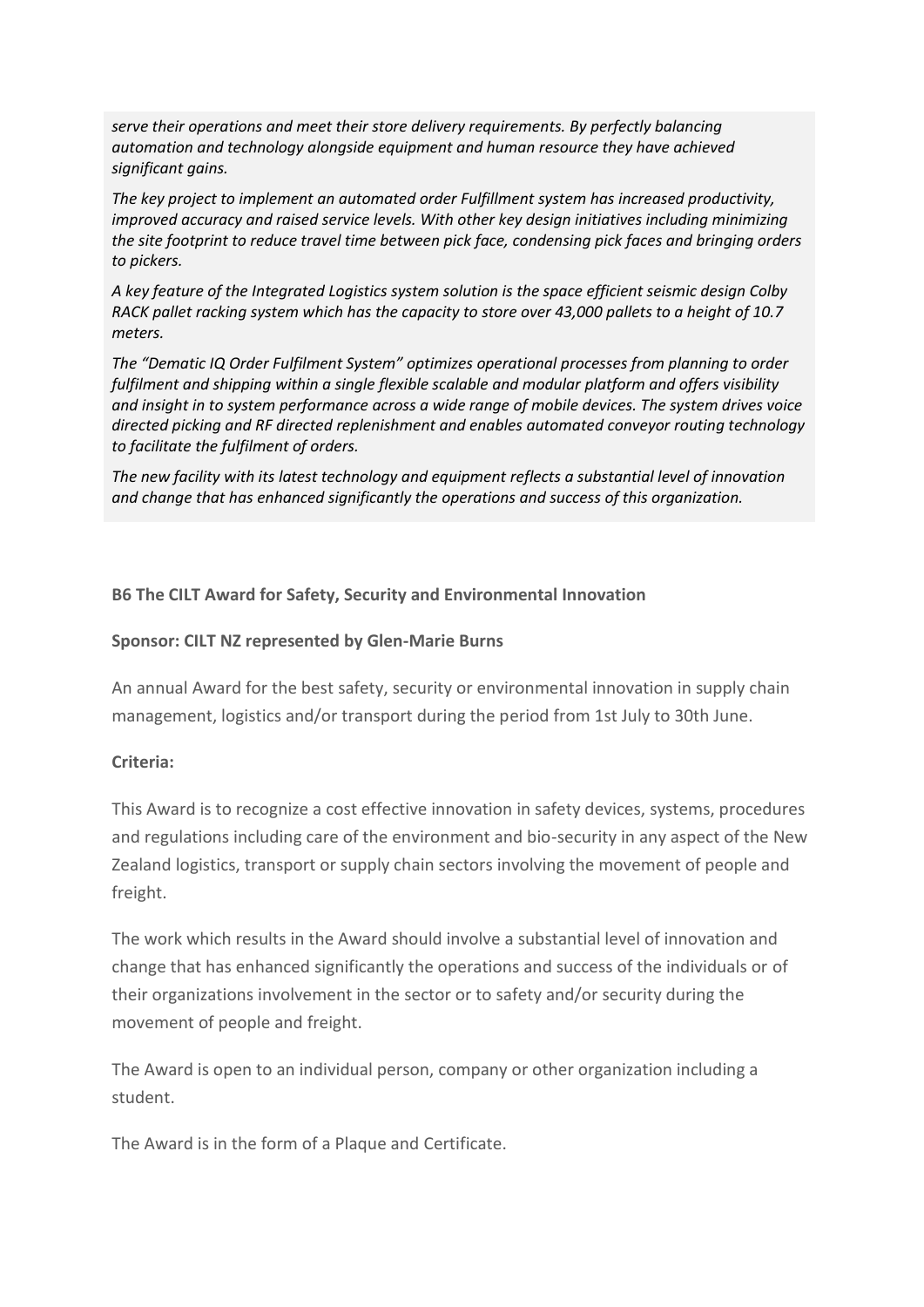**Citation 2015:**

### WINNER: **C3 Ltd represented by Chris Sutherland**

*C3 Mobile Conveyor System*

*C3 provides on Port Logistics services for many of New Zealand's major importers and exporters of Bulk Cargo.*

*Through the company's continuous improvement program C3 saw an opportunity to develop a conveyor system that would achieve improved safety, productivity, product quality and environmental benefits when handling the loading and unloading of bulk vessels.* 

*By working closely with stakeholders and defining clear objectives and benefits in the system, C3 have achieved ground breaking advancement for New Zealand Stevedoring and warehousing industry*

*The mobile conveyor System has proven safer operations than a conventional tipper truck process with fewer people moving around the store/wharf and improved traffic management of trucks with single direct route on wharf.,*

*Environmental benefits have seen less cleaning up after trucks and loaders, and minimal dust generation and seepage in to harbor with controlled conveyor movements.* 

*Productivity gains are significant with markedly faster handling. The conveyor can handle up to 900 tons of product per hour and benefits are being realized with minimizing degradation of product by managing the placement of product and ability to access older product through FIFO principle.* 

*C3 are recognized for the efficiencies gained in the new conveyor with cost reductions in labour, time savings on vessel discharging and loading, increased storage capacity at bulk storage warehouse through improved optimization of volume, and a reduction in 3rd party storage sheds, as well as reduction in vessel charter costs through reduced loading times.*

#### **Life Membership**

*Life membership may be conferred by the New Zealand Council on Institute Members and Members who have completed at least 25 years' service with the Institute or CILTNZ and have also reached the age of 75 years.* 

The following five members have met the criteria and are to have Life Membership conferred as of  $20<sup>th</sup>$  October 2015.

| Name                         | Join | Years M/s |  | Section        | Grade        |
|------------------------------|------|-----------|--|----------------|--------------|
|                              |      |           |  |                |              |
| <b>Professor Christopher</b> | Join | 44        |  | Southern       | <b>FCILT</b> |
| <b>Kissling</b>              | 1971 |           |  |                |              |
| <b>Terence Portis</b>        | Join | 45        |  | Southern       | <b>CMILT</b> |
|                              | 1970 |           |  |                |              |
| <b>Bruce Cochrane</b>        | Join | 27        |  | Waikato        | <b>FCILT</b> |
|                              | 1988 |           |  | <b>BOP</b>     |              |
| <b>Julian Lillico</b>        | Join | 45        |  | <b>Central</b> | <b>CMILT</b> |
|                              | 1970 |           |  |                |              |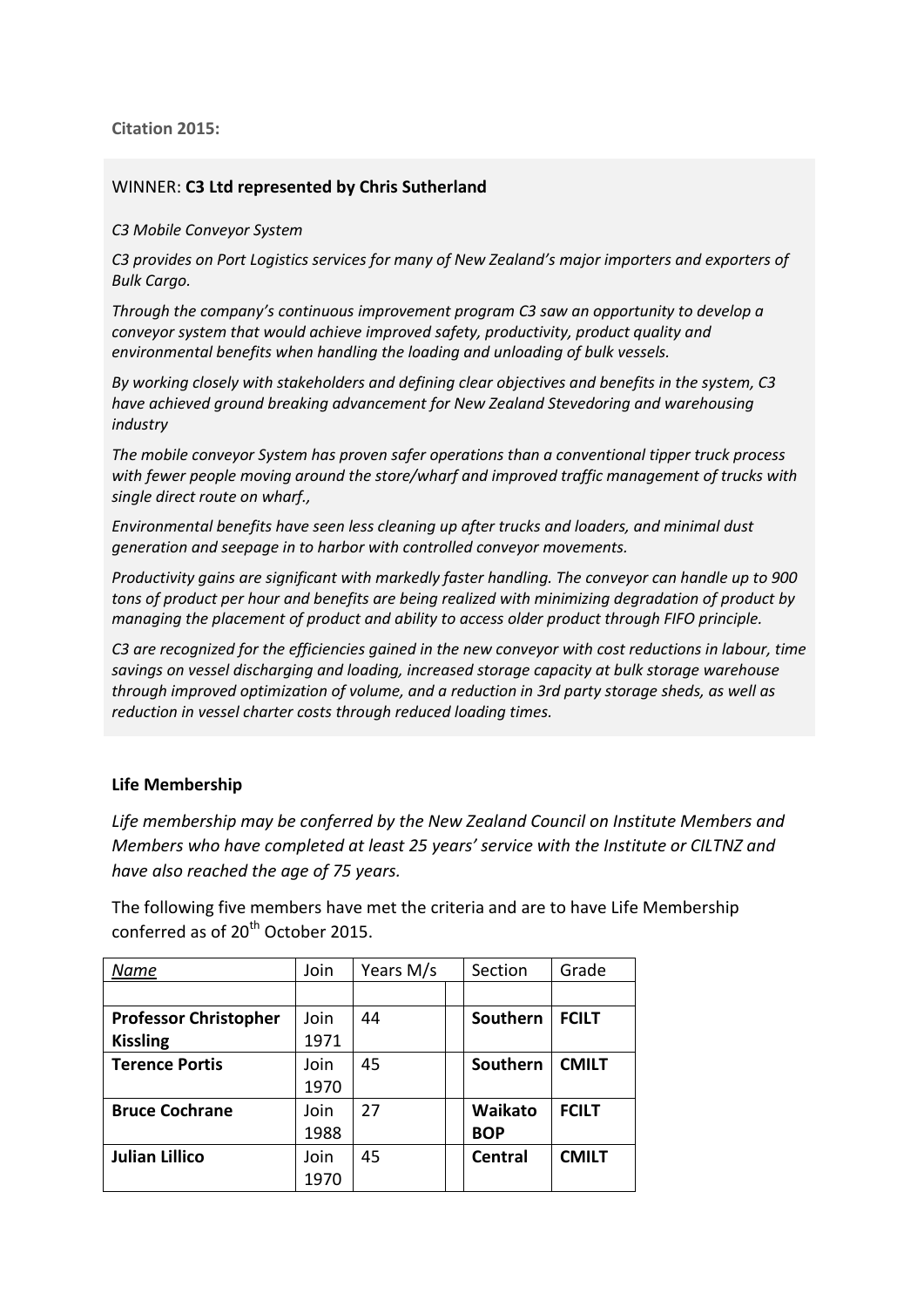| <b>Robert Stott QSM</b> | Join | 41 | <b>Central</b> | <b>FCILT</b> |
|-------------------------|------|----|----------------|--------------|
|                         | 1974 |    |                |              |

Two from this list are present tonight to receive their certificates in person. They Are:

## **Bruce Cochrane and Christopher Kissling**

The other three will receive their Life Membership certificates through the post**.**

The President**, Glen-Marie Burns** will officiate in the presentations to Bruce and Chris.

### **(C) Excellence Category Awards**

### **C1 Young Achiever of the Year**

The purpose of the Award is to provide incentive for and recognition of individuals who are actively involved in the day-to-day operation and development of transport and/or logistics in New Zealand.

The Young Achievers Award is open to anyone who will be under the age of 35 years as at 1st January following the year of nomination.

The employer or an appropriate professional association must sponsor the nominee for the Award. A letter of endorsement outlining the reasons for sponsoring the nominee must be included with the submission.

Nominees must be able to demonstrate achievement in their chosen profession including any of the following ways:

- Have made a discernible contribution to the body of knowledge in the field of specialisation.
- Have demonstrated leadership and/or organizational skills of a high order.
- Have proven project or program implementation skills.
- Nominations will be assessed on the following criteria:
- Personal achievement
- Impact of contributions to the T&L industry
- Have demonstrated leadership and/organizational skills of a high order
- **•** Creativeness
- Professionalism
- Presentation of the submission
- Any other relevant comments in support of the application
- Specific supporting data must be submitted.

The Award will consist of a grant of up to \$4,000.00, or in kind, to be used for attendance at the following year's CILT International Young Professionals Conference, run concurrently with the CILT International Council Meeting, at an international location. If the programme is not run in a particular year, the Award may be used to attend an international supply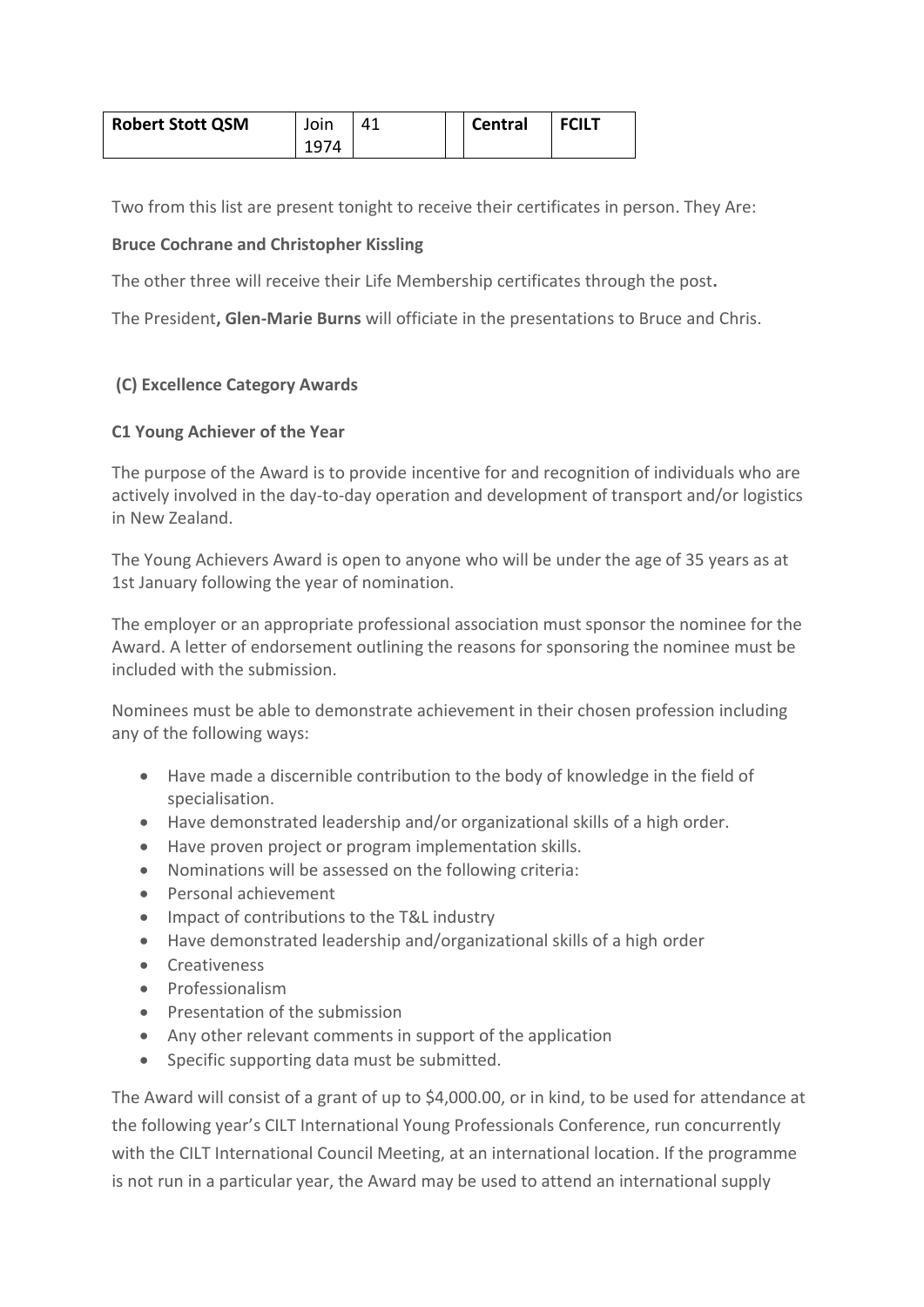chain management/logistics/transport conference or event. Payment will be by reimbursement of expenses actually incurred up to the limit of the grant.

The winner is required to make a presentation on the conference to a CILT meeting or submit an article for publication in *Logistics and Transport* the official journal of The Chartered Institute of Logistics and Transport in New Zealand Inc.

A Certificate and Plaque is presented to record the accomplishment.

## **Citation 2015:**

The year's Young Achiever joined the organisation in 2002 as a humble Storeman. Since then, there have been four separate promotions and successful completion of the company's Executive Development Programme (and several others) alongside the CILT's own Professional Diploma in Transport and Logistics. Based in Hornby, Christchurch, this person currently holds the senior role of Inventory Manager. This role oversees both the Temperature Controlled and Ambient Distribution Centres on a site encompassing some 43,000 storage locations and 15,000 pick faces. The site is also the employment base for some 700 staff on an area covering 46,000 square metres and is a result of a recent merger of other existing sites. Our Young Achiever oversaw this merger and relocation, the introduction of new handling techniques, and the continuation of 'business as usual' to both internal and external customers, in a seamless manner. The merger of different types of distribution centres has also allowed the Achiever to introduce consistencies between the two operations, streamlining processes and reporting, with consequent efficiency gains.

The Young Achiever's Sponsor comments on the person's "great personality – whom people trust and want to work with while also enjoying their workplace". It is also noted that our Achiever leads by example and is more than capable of rolling up sleeves and getting involved while still relying on and encouraging the skill set within the team.

In private life, married, with two young children and, in addition, finding time to compete in multiple fitness/sporting events, I am sure by now that it is clear we have a worthy winner. From Foodstuffs South Island Ltd, please congratulate this Year's Young Achiever of the Year, **Simon Olsen.**

**C2 The Norman Spencer Memorial Medal for Contribution to Transport and the Institute**

**This Award is a memorial to Norman Spencer, the first Chairman of the New Zealand Division of The Chartered Institute of Transport, 1959 - 1962.**

**Presenter of the Norman Spencer Memorial Medal: Hon Simon Bridges, Minister for Transport**

**This Award will only be made to recognize a person of the highest calibre from within the transport and logistics sectors. The person is to have made an outstanding contribution**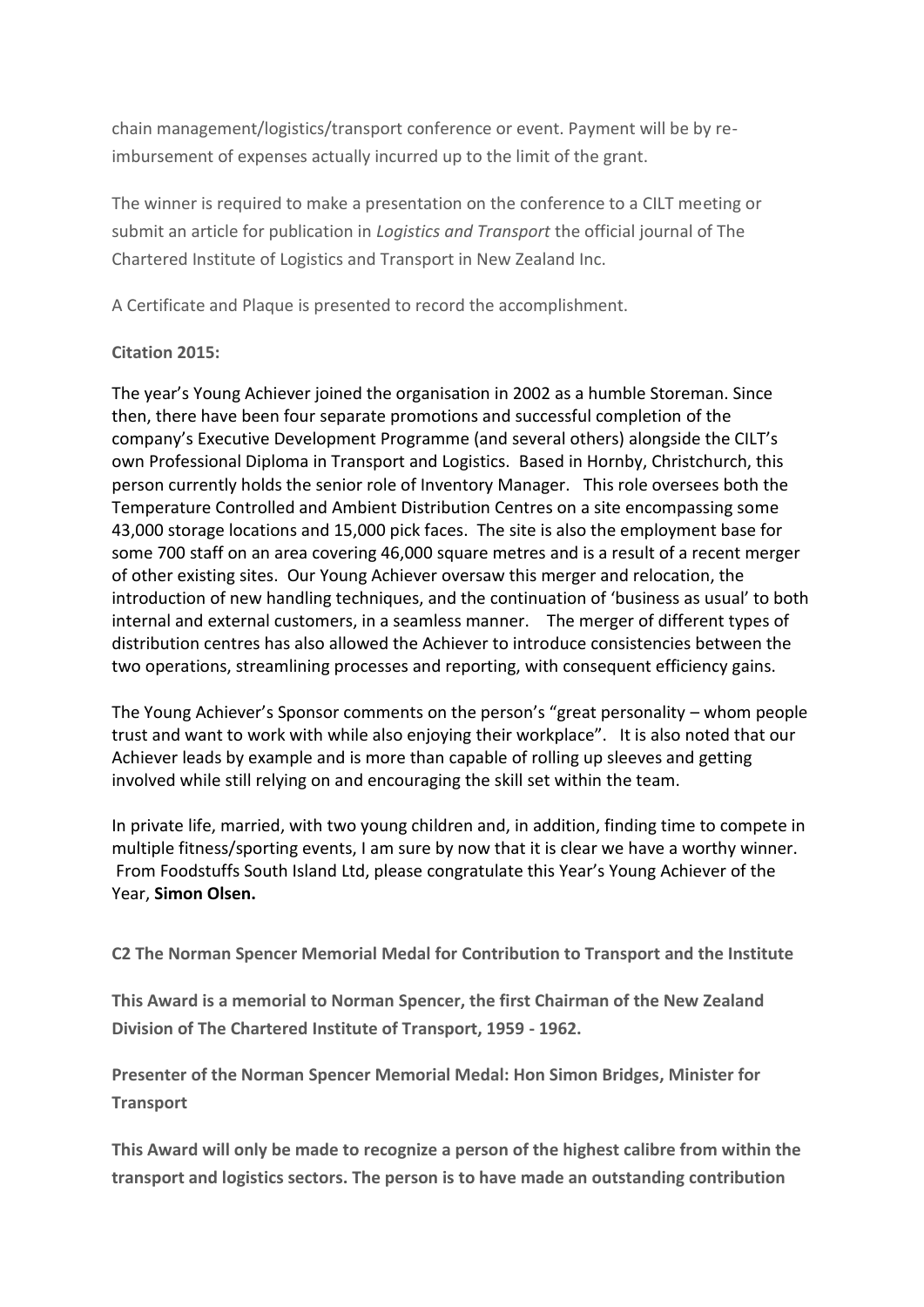# **over time to the sector as well as contributing in a meaningful way to the activities of the Institute.**

Nominations for the Award will be sought by the Council of CILT through its own network of branches and sectors. National Office will maintain a file of nominations which will be considered each year. Sections are required to consider a nomination each year.

Nominations, including self-nomination, are to be supported by full details of the nominee's achievements and experience.

The following criteria will be taken into account:

- Outstanding contribution to the logistics, transport or supply chain industry.
- Service to the Institute through Section and/or Council activities.
- The promotion of the Institute through leadership, example, and encouragement in the education and mentoring of young people in the industry.

The Award will be in the form of a trophy which is held until the next recipient is chosen. In addition a plaque for retention will be presented.

## **Citation 2015**

The 2015 recipient of this prestigious award joined the CILT in April 1994 becoming a Fellow in October 2012. The recipient has served with acclaim as a Section President and as a valued member of the NZ Council of CILTNZ with a career so far spanning 25 years working across a broad range of environments. The recipient's academic qualifications include a BA (1981) and PGDip in Regional & Resource Planning (1984), both from the University of Otago.

In workplace experience, as a civil servant, the recipient has dealt directly with political representatives, overseas delegations, and chief executives and senior staff in the public and private sectors therein relating to people from different cultures whilst developing policy advice for Ministers. Strong writing and oral skills are associated with this person along with the ability to problem solve and facilitate agreeable solutions between competing stakeholder groups. In private life the recipient is physically active enjoying tennis, golf, mountain biking, snowboarding, home renovation, painting and travel besides sharing the joy of bringing up his two children. Now you know the gender of the recipient.

He was Investigating Officer, Central Regional Office for the Ministry for the Environment between April 1988 and May 1989. The urge for overseas experience saw him backpacking in England via South East Asia and Western Europe before spending a period with London Docklands Development Corporation In 1990 - 1991 probably to help pay for his return to NZ to resume as a consultant for the Ministry for the Environment working on *Guidelines to the Transitional Provisions of the Resource Management Act.* 

From July 1991 to April 1992 he held the position of Policy Analyst, Corporate Policy Unit in the Ministry of Transport before becoming a Private Secretary to the Minister of Transport until June